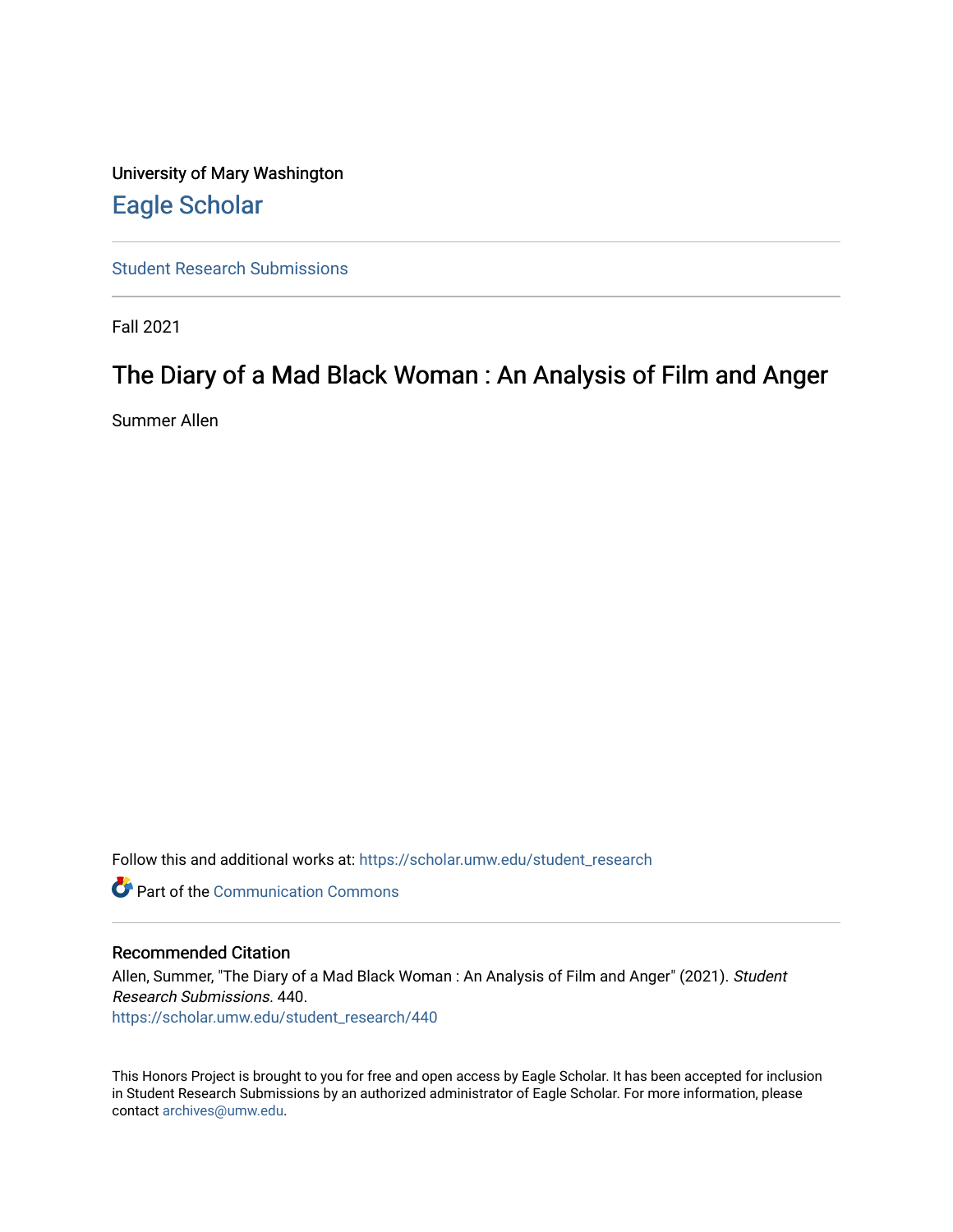The Diary of a Mad Black Woman : An Analysis of Film and Anger

Summer J. Allen

University of Mary Washington

COMM 460 : Seminar in Digital Rhetoric

Dr. Adria Goldman

December 7, 2021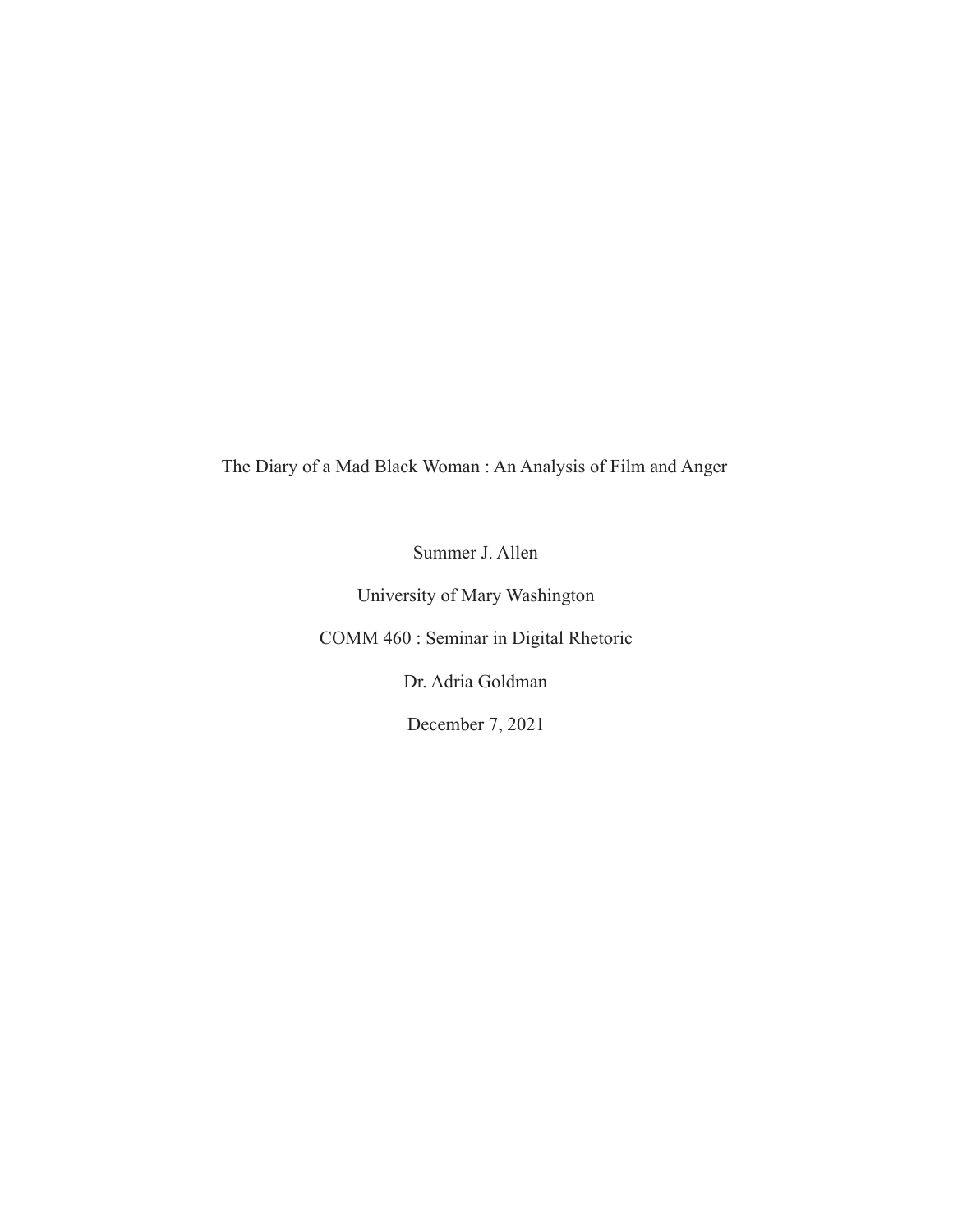# **About the Author**

Summer J. Allen is a senior Communications and Digital Studies major at the University of Mary Washington with particular research interests in media production. Allen wants to have a greater understanding of African American culture and their contributions to film. As a Black woman, she has experienced stereotyping, discrimination, and the pain of exclusion in school settings. She hopes through her work to reduce those for other students of color. Her future work will focus on communicating the voices and visions of minorities that deserve to be heard, seen, and valued. In the end, she hopes for a more loving, inclusive, and understanding society for all. **Abstract**

The purpose of this study was to explore the connection between the angry black woman stereotype in film and reality. This study examined the definition of anger and what it looks like. The researcher hypothesized the presumed misinterpreted behavior of black women in popular media; 1) the role of an angry black woman in film is often exaggerated for entertainment purposes, and 2) anger is often a secondary emotion to fear and sadness. Tyler Perry's Diary of a Mad Black Woman was analyzed as an artifact of popular media for signs of anger in Black Women mentally, physically, and emotionally. Portraiture was used as a methodology to distinguish how Perry used a sense of familiarity to reach his audience (Lawrence-Lightfoot & Davis, 1997). He painted his characters with their clothing, body types, and skin tones as an artist paints a portrait with line, shape, and color. Research depicts anger is often an emotional response to shame and fear; Black anger, however, is often a response to white supremacy and injustices. Findings show the angry Black woman stereotype dated back to times of slavery as a form of control over Black women. In the 1960's, Malcom X, a prolific leader in the black community noted "the most disrespected person in America is the Black woman" (Wilson,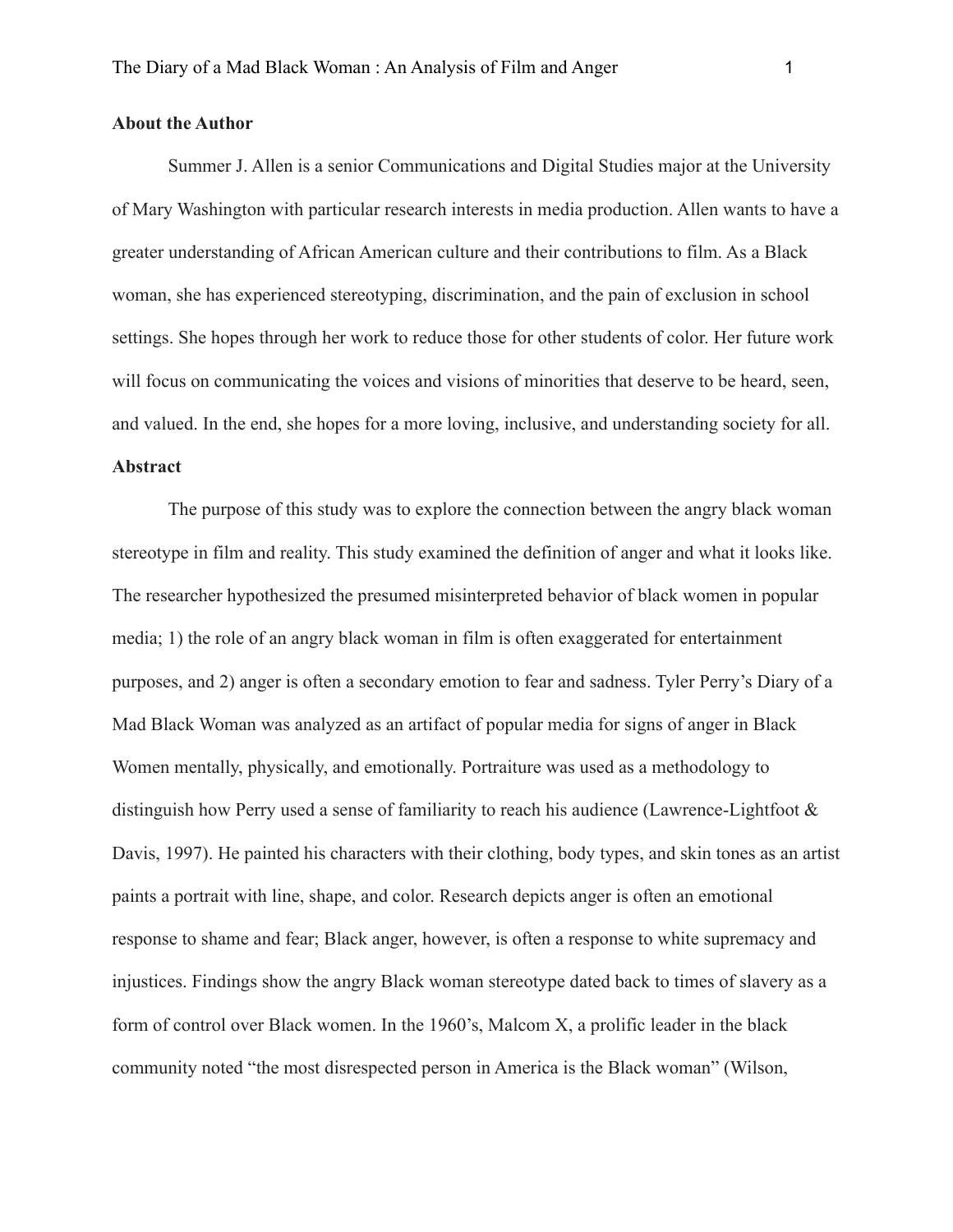2021). Black women's resilience and strength is often misinterpreted as irrational aggression. Despite society's negative connotation, studies suggest expressing emotions like anger is healthy and avoids illnesses.

*Keywords:* anger, shame, black anger, film, filmic consumption, angry Black woman, stereotyping, Tyler Perry, Madea

# **Introduction**

Overtime, the negative images of Black women in popular media over the years have transitioned from entertainment to stereotyped expectations of reality. Amber Simmons, an author in the Harvard Blackletter Law Journal, wrote that the Angry Black Woman Stereotype in film can be traced to origin as far back as 1951 in a character named Sapphire on the *Amos 'N' Andy show*. The character was known for her bickering, complaining, and reckless attitude towards her husband and others in the show (Simmons, 2020). Simmons states, "the audiences got to know Sapphire as the man-hating, ball-busting, wife, but more importantly, her attitude became synonymous with the attitude of all other Black women '' (Simmons, 2020, 33). Today, one could find similarities of Sapphire in Tyler Perry's famous character Madea.

Tyler Perry is a Black American producer, screenwriter, actor, and director with a net worth of \$1 billion dollars. In 2005, he wrote, produced, and starred in his own first debut film Diary of a Mad Black Woman. (A&E, 2021)As a film that sold \$50.7 million dollars worldwide and kickstarted a billion dollar series of films, it is necessary to explore and connect the representation of Black women in film to reality. Throughout the film, there are plenty of expressions of anger from Helen, an unexpected divorcee of 18 years, and Madea, Helen's grandmother. The film was inspired by Perry's mother; it is a combination of both entertainment and reality from Perry's own personal experiences (A&E, 2021). The audience finds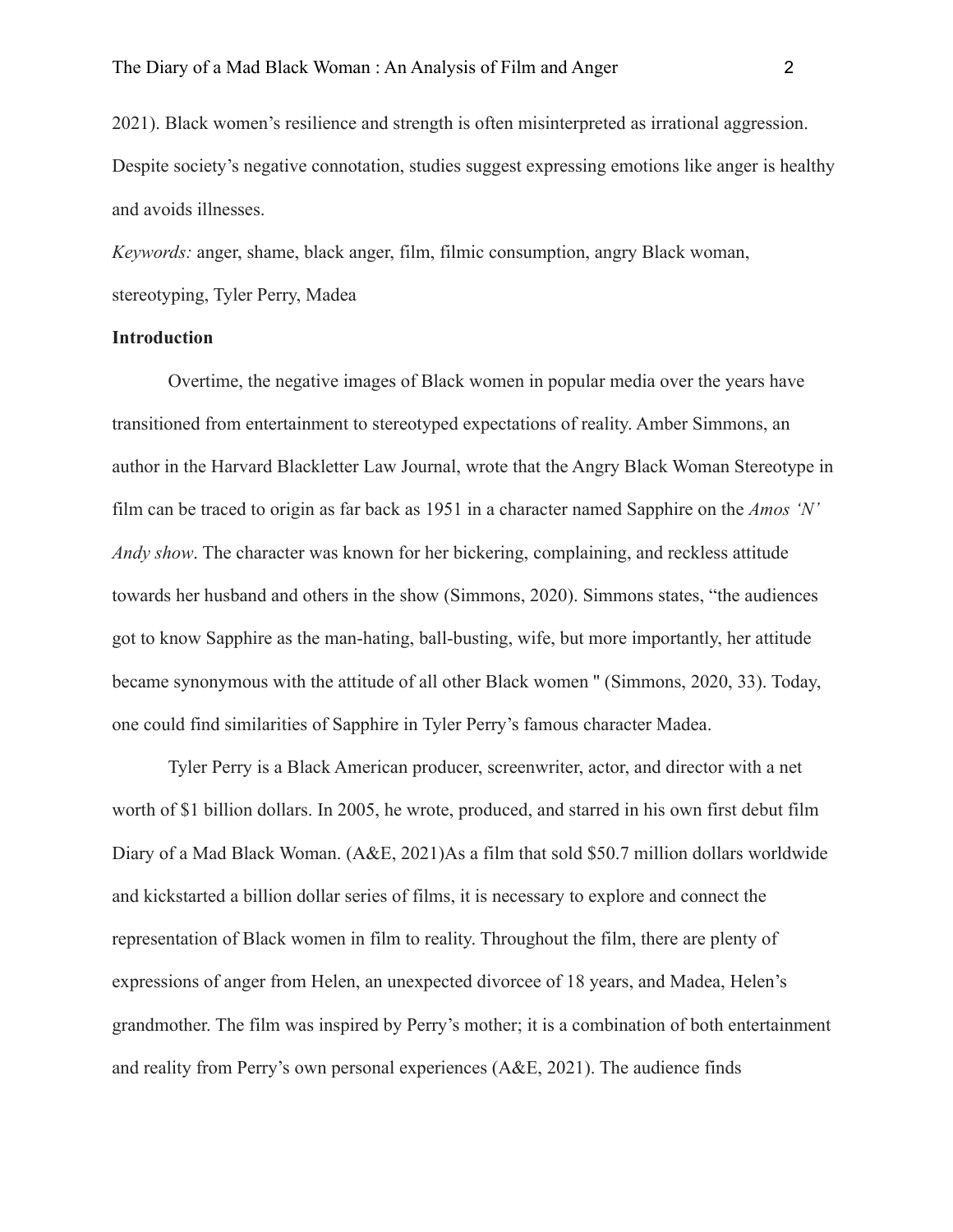entertainment in the comical and exaggerated portrayal of anger in the film. However, the emotions of pain, shame, fear, and sadness portrayed in the film are rooted from Perry's perception of Black women from his childhood.

# **The Diary of A Mad Black Woman**

According to the Merriam-webster dictionary, anger is "a strong feeling of being upset or annoyed because of something wrong or bad: the feeling that makes someone want to hurt other people, shout, etc." This definition, along with Madea and Helen's character, will be used to indicate specific scenes from the film and analyze what Black female anger looks like. Each scene with perceived anger connects back to research based on the chokehold an angry Black woman stereotype has on Black women.

Helen's first diary entry read " "Dear diary, to look at us... you would think that we've got it all together. But looks can be deceiving." (Perry, 2005) In the following minutes, Charles, Helen's husband, returned home with his mistress on his arm; he then asked Helen for a divorce and told her to get out of his house. When Helen refused to leave because she had nowhere else to go, Charles forcibly dragged her out of the front door. The first sign of anger in this scene was when Helen began to shout and beg Charles not to do this. The second sign of anger was the facial expressions on Helen's face when Charles' mistress called her a "weak begging sister". Her face not only told us that she was upset, but she was also ashamed. Black women are raised to be strong and independent (Simmons, 2020). Helen found shame in being called weak as it exposed her dependence on Charles; she had no job, no titles, and a signed prenup.

The first sign of aggression in the film was introduced by Madea as she answered Helen's knock on her door shouting and waving a gun. Shouting is assumed to be a theme in recognizing anger, however, a gun causes the audience to assume violence. In a study on domestic violence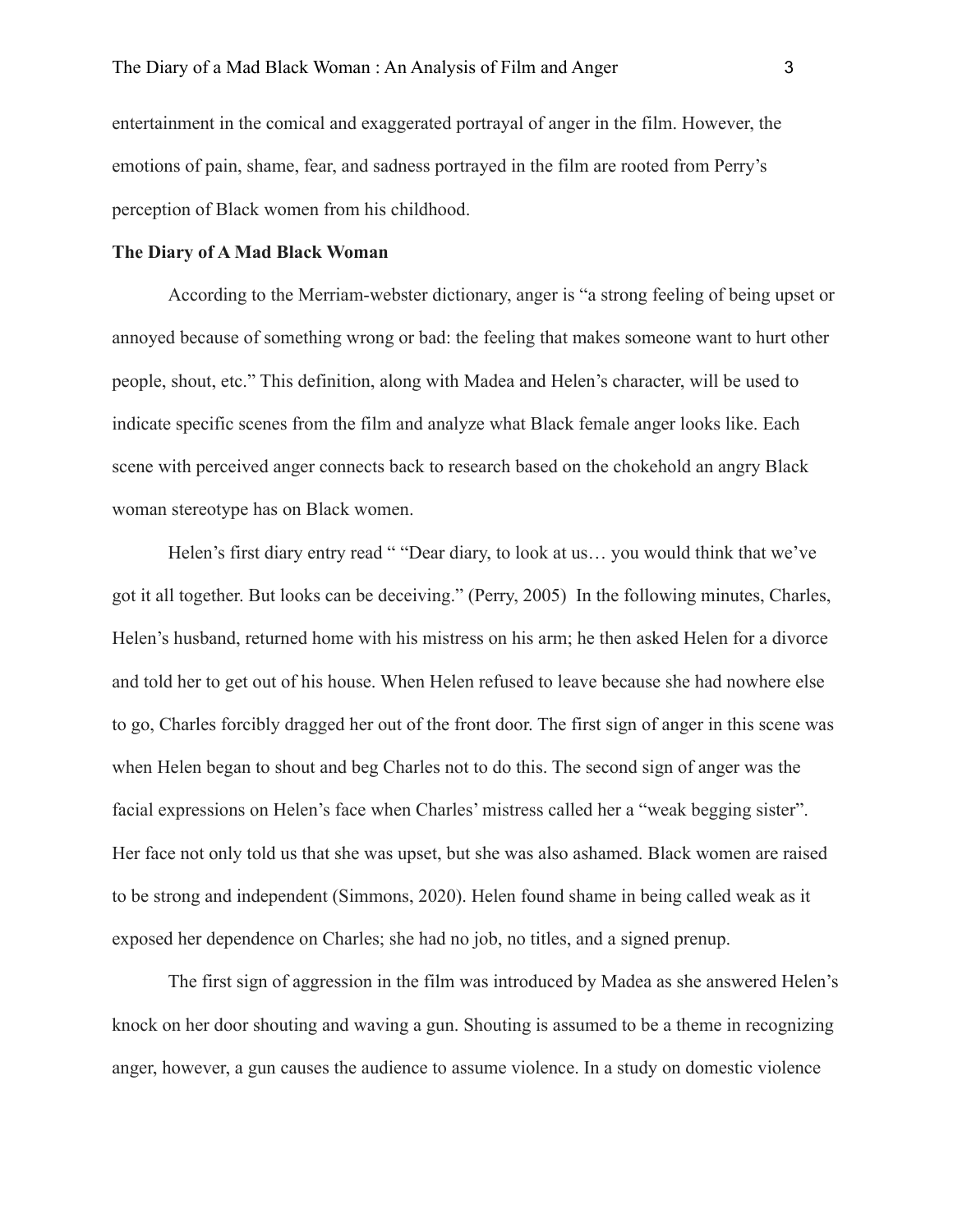abuse in Black women, a participant stated "we young black girls had to learn to protect ourselves against physical hurt" (Simmons, 2020). As research explains reasons for these actions, it cannot undo the perception of aggression that is tied to a Black female with a gun who is shouting. While shouting is included in the textbook definition of anger; the audience may still fail to recognize signs of anger in response to the primary emotion of fear. It was midnight when Madea heard the banging on her front door.

The next sign of anger by textbook definition is when Madea learns of how Charles wronged Helen. While Helen's body language reads mopy and mellow, Madea's reads mad as she takes Helen back to her home with Charles and encourages her to vandalize his property. "Get mad and rip it"(referring to the Mistresses clothes) Madea said to Helen, "it won't solve anything but it will make you feel better, so just rip it" (Perry, 2005). The scene shows the two yelling and tearing up a closet full of designer clothing in the house. Their facial expressions had wide eyes and raised eyebrows when they got angry, however, it turned into devious smiles and laughter as they released those emotions. Madea is also shown fighting the mistress, which Merriam-webster tells us is a clear sign of anger.

In the following scene, Madea, known for owning her anger and embracing it; terrorized the house while Helen gathered cash. When Charles walked in on Helen with cash in her hand he became upset; when Helen offered to leave and tried to exit the room, Charles hit her. Madea called him a "bastard", paced back and forth, had wide eyes, and swung her hands in the air. In an attempt to relieve her obvious anger, she began sawing a sofa in half. "This is for every Black woman that ever had a problem with a Black man!" she screamed (Perry, 2005). This scene supports research on Black women who are domestic violence victims. They report feeling unprotected and state they are taught not to expect any protection from the police or Black men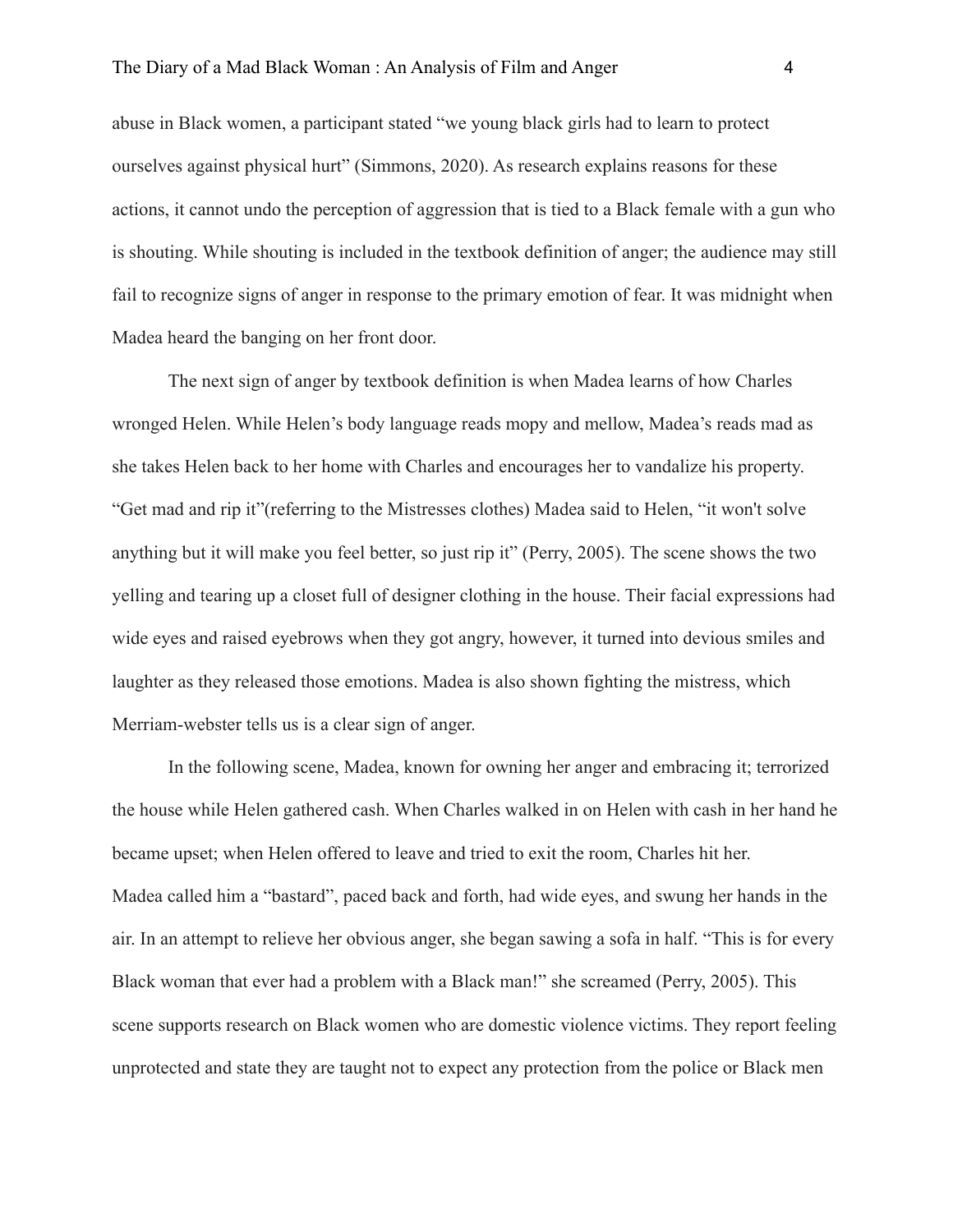(Simmons, 2020). According to the Violence Against Women Act, addresses the system Police base off of "primary aggressor language"; they report Black women are the most subjected victim group to mandatory and dual arrests.

Signs like shouting, facial expressions, violence, aggression, etc. can lead one to assume a character is angry. However, Tyler Perry made no mistake when he allowed his characters to voice their own emotions. "Dear diary" said Helen, "today was a bad day. I got up and came to church because I was so angry" (Perry, 2005). In this scene, Helen was calmly sitting at a table, she had no raised tone, facial expressions, or signs of aggression; just a state of ease. Further in the film, Helen spent four happy months with her new love interest and soon to be fiance. However, things took a turn when Charles was shot and left paralyzed; Helen returned home to care for him as his mistress ran off. "Dear diary" said Helen "I realized this house holds a painful memory for me, something in me wants to make him suffer even more. Four months can take you through just as many emotions as 18 years of marriage. And I'm starting to feel all of them at once. But the one that is clear is rage. Signed, a mad Black woman" (Perry, 2005). Helen is next shown torturing and humuliating Charles; she screamed, laughed, cried, smiled,frowned, and violently threw him into a tub.

While these scenes, along with plenty others, allow the audience to visualize anger, there is no textbook definition of what anger should look like. While Madea was pictured being constantly angry and aggressive, Helen was pictured both mad and at ease as well as mad and in a rage. Similar signs of anger in Black women does not determine whether or not she is in fact angry. Factually speaking, emotions belong to one individual, therefore a Black woman should only be classified as angry if like Helen, she expresses that is the emotion she is feeling.

## **Methodology**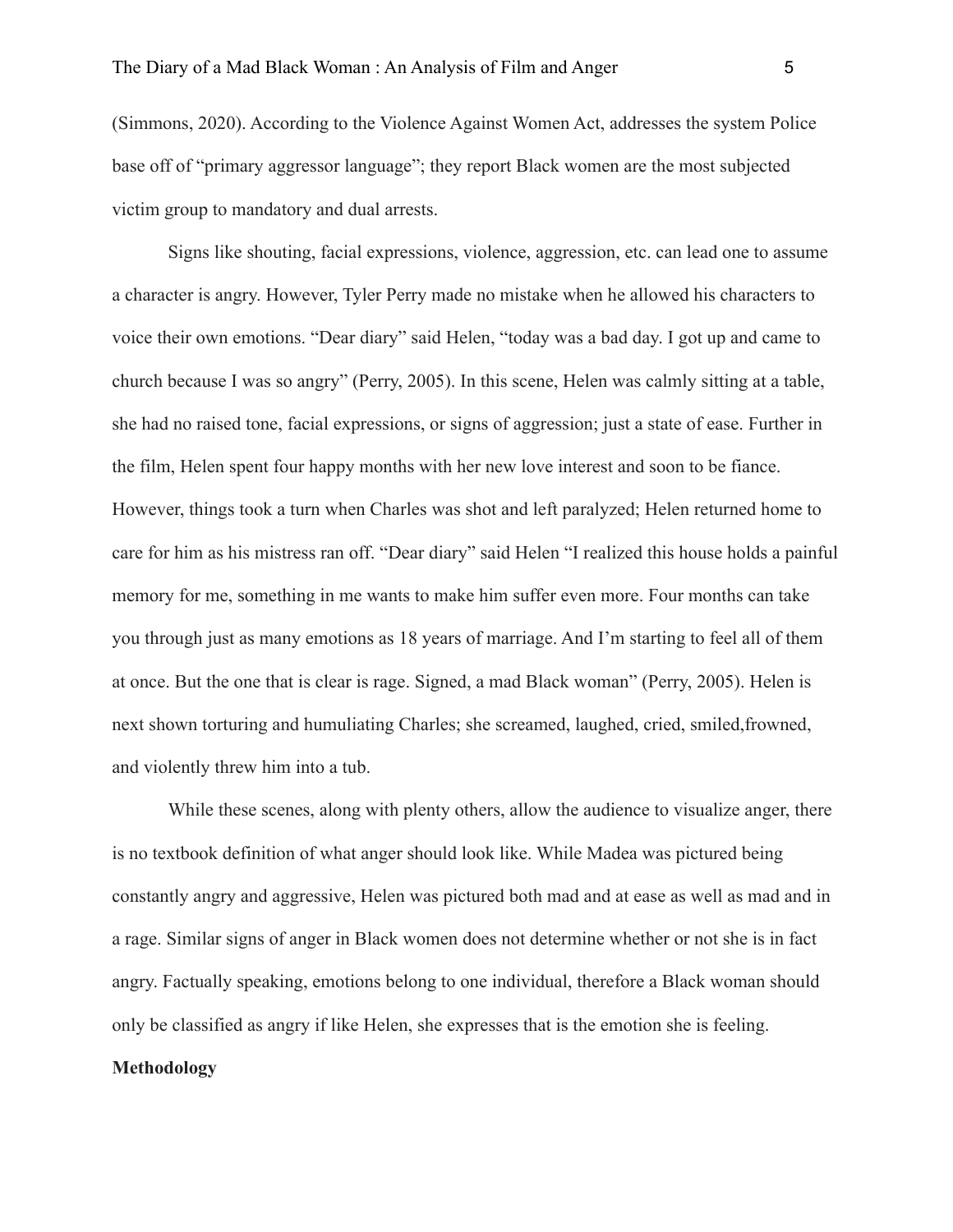Portraiture as a method of analysis is a combination of art and science created by Sara Lawrence-Lightfoot, a sociologist, author, Professor, and former student at Harvard University. It captures "the complexity, dynamics, and subtlety of human experience and life" while "interpreting nuances of physicality and personality through artistic elements such as line, color, and composition" (Lawrence-Lightfoot & Davis, 1997). Here, Perry was seen as an artist painting his characters through clothing, body-shape and colorism. Helen was slim, brown-skinned and wealthy to begin the film and her traits were insecure, dependent, and conservative. She was shown wearing different variations of expensive, simple, light pastel colored clothing. Then, during the low-days of her break up, she was shown mostly wearing variations of light blues, grays, and hints of black. However, as her character blossomed towards the end of the film, she became more adventurous, self-loving, and assertive. She wore hot pinks, bright reds, and warm colored clothing that was not expensive, but instead, elegant. Her wardrobe represented her journey to growth as a character. As for Madea, she was a taller, heavier set woman, with no love interests in the film; her wardrobe was made of non-attractive long dresses with quarter sleeves, crazy patterns, and multiple colors. The consistency of dresses was an attest to her consistent character traits throughout the film; she was a non-love interest, bold, and chaotic. She was tough on the exterior with a heart of gold. Her violence and language made her stand out as the original angry Black woman. Lastly, colorism can be found in the film as Charles' mistress was a Hispanic woman who wore revealing and expensive clothing. Her wardrobe represented a trait of friskiness for proudly sleeping with a married man. Her then expensive taste represented the gold-digger trait of her character as she attempted to sign a Do Not Resuscitate (DNR) order for Charles before wiping out his bank account and abruptly leaving him.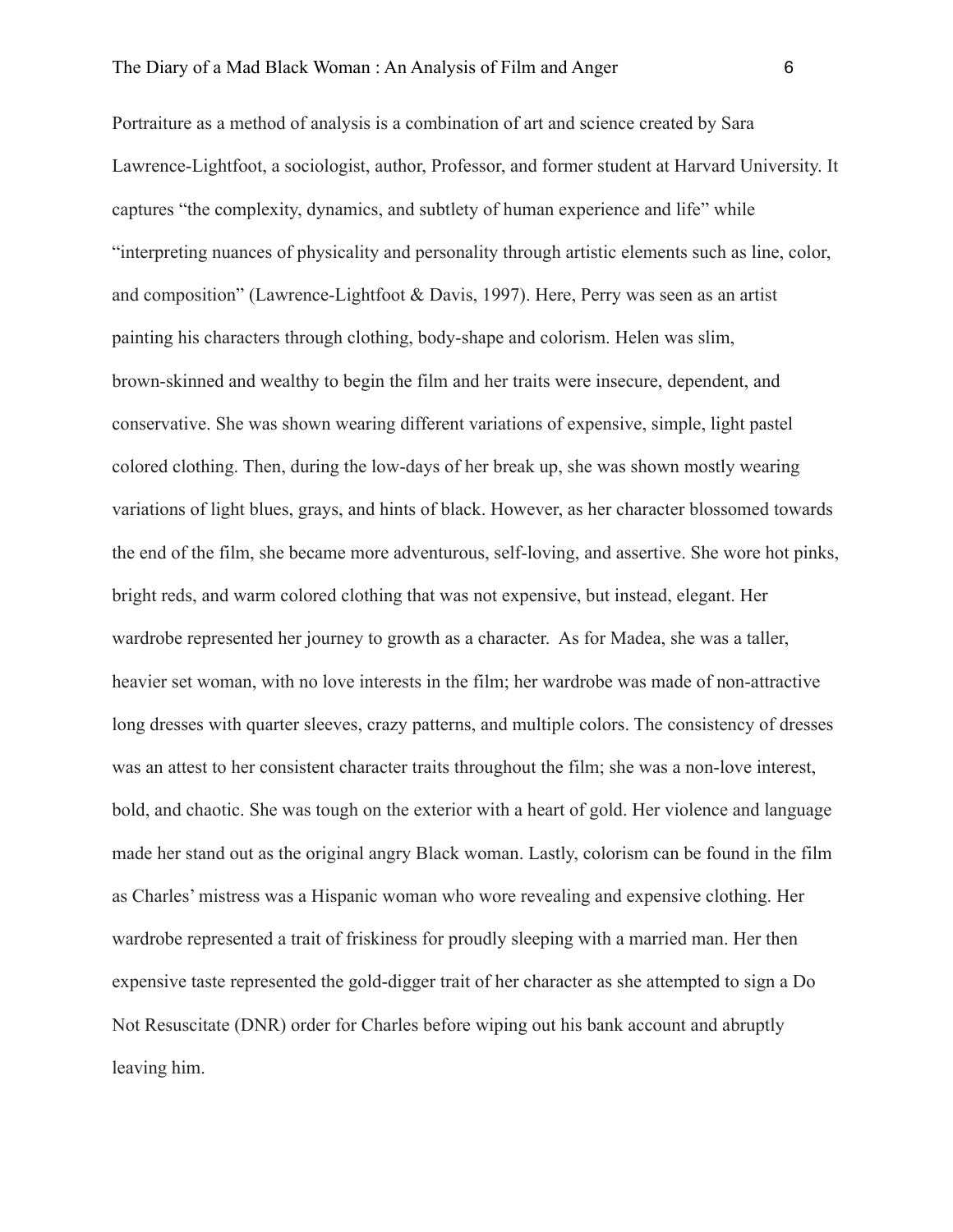# **Findings**

In order to analyze the misrepresentation of anger in Black women in film, we must first ask the following research questions: 1)What is anger? 2)What are its effects? And 3)What emotions are similar to it? According to the American Psychological Association, anger is "an emotion characterized by antagonism toward someone or something you feel has deliberately done you wrong". They also suggest anger as a positive way to express negative feelings; author Carol Tavris also attests to that statement. In her book Anger: The Misunderstood Emotion, she relates negative emotions to illness; more specifically, she recommends acting out your emotions as you feel them to avoid psychosomatic illness in particular (Tavris, page 102). According to the Cleveland Clinic Hospital, psychosomatic disorder is a psychological condition that causes physical symptoms. This means negative feelings such as anger, shame, and fear can have a physical effect on the human body. The hospital also reports high-blood pressure as one of the most common side effects of anger.

An evolutionary theory of emotion (Gilbert, 1997) based on the evolution of humans connects anger to counterattacks and survival (Hejdenberg & Andrews, 2011). This theory can be compared to a shame-rage theory (Lewis, 1971) based on the idea that shame creates a feeling of powerlessness as well as perceived disapproval of others; in response to this the theory instigates an anger called "humiliated fury"(Lewis, 1971). Anger is classified as a defense emotion along with fear and shame; they often occur in response to a threat of social status and resources leaving them with a mental decision of flight, submission or fight (Gilbert, 2002). An anger scale based on evolutionary and clinical models measured two subscales of anger (STAXI: Spielberger, 1999). First was an "angry temperament", referring to quick-tempered people, and the second was an "angry reaction", referring to a person who reacts to criticism (Hejdenberg &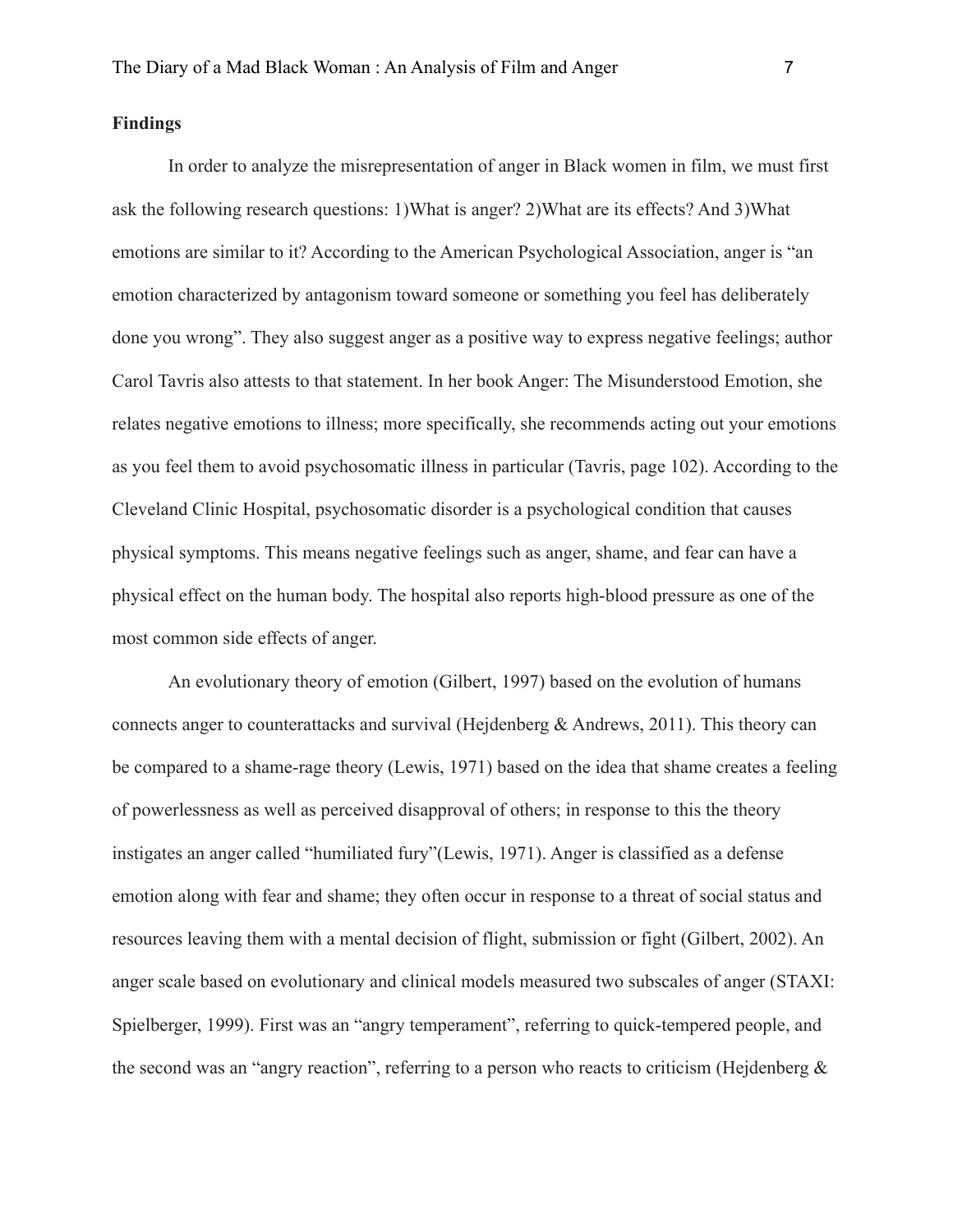Andrews, 2011). For a visual in filmic purposes, Madea's anger classifies as an angry temperament while Helen's anger was an angry reaction throughout the film to her divorce. More specifically, Black anger is a common response to injustices and white supremacy (Brown, 2018). The author dates Black anger back to segregation and Jim-Crow laws.

## **Discussion**

Portraiture as a methodology reads that "voice is the lens through which the portraitist sees and documents reality"(Lawrence-Lightfoot & Davis, 1997). As the film was led by Helen's narration, it allowed room to make the connections to reality. As the audience found humor in the actions of the characters that portrayed anger, they found reality in the voice. Several times in the film both Madea, and Helen were women enough to admit they were angry. Therefore the reality was, anger looks like Madea when she is sawing a sofa in half, but it also looks like Helen when she is writing in her diary on a sunny day. So despite Helen being the star of a film titled "The Diary of a Mad Black Woman'', critics find the most disgust in Madea's character as she represents Black Woman as "combative, loud, aggressive or all of the above '' (Simmons, 2020). As a Black Woman, the right to communicate your feelings are often stripped from you and replaced with a label that reads "angry".

The difference between Madea and Helen is that Helen's anger was introduced after the audience saw her primary emotions of sadness and fear; she was weak and broken (a victim). However, Madea's anger was introduced early on as a primary and consistent emotion throughout the film; her character was shown as strong and hostile. Black women are less sympathized because their resilience is mistaken for aggression (Goodmark, 2008). In the legal system, "the battered woman who fights back simply is not a victim in the eyes of many"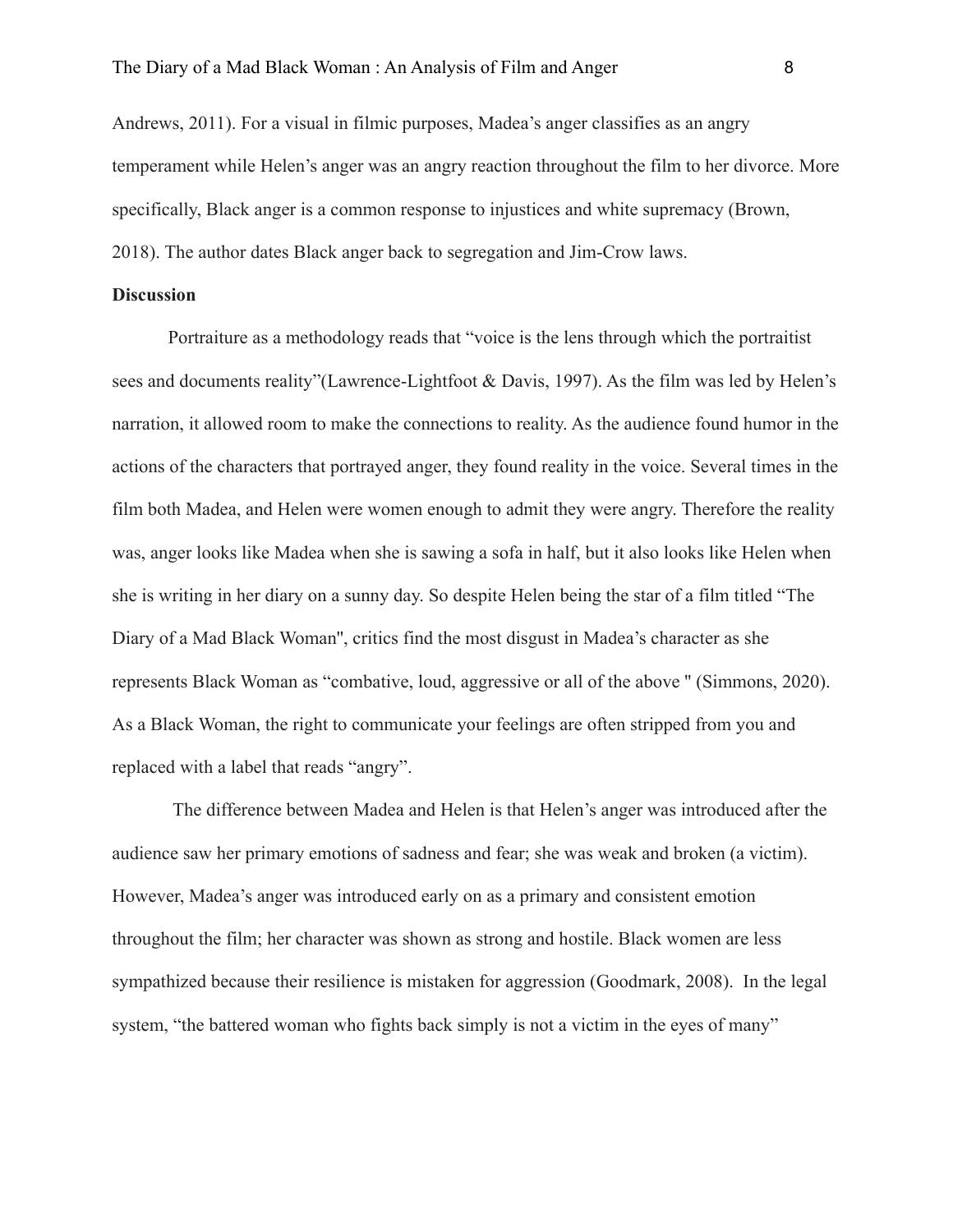(Goodmark, 2008). Black women who are in need of assistance may be overlooked for this reason, or may unfortunately suffer in silence.

## **Conclusion**

Research shows anger impacts emotional, mental, and physical health. Doctors even encourage expressing and releasing anger as a way to remain positive and avoid illness. In Black women, anger is most commonly in response to shame, discrimination, injustice, and white supremacy. However, their resilience when facing adversity is often misinterpreted for anger. Research highlights what anger is and what it feels like, but film visually shows what to expect it to look like. In film, the anger of a Black woman can be associated with name calling, shouting, bickering, eye rolling, harmful thoughts/intentions, facial expressions, hand motions, and body language. Anger can also manifest as fear, shame, and sadness. However, Perry's film shows it may also look like writing in a journal, while sipping tea.

The filmic consumption of a Black woman's rage potentially hinders their ability to equally perform in jobs, avoid being stereotyped, and own their own narratives. Black women are portrayed in reality as they are in films; when they resemble an on screen character, they are presumed to have a synonymous attitude. When your legacy is resilience, your strength can be mistaken for anger. The African women who landed on the shores of America nearly 400 years ago, survived horrific tragedies. Their anger has been studied, manipulated, and silenced throughout history. Black women should be able to feel and express their emotions just as scientists suggest for everyone. If (like Helen and Madea) she chooses to own her emotions and sign her diary as a mad Black woman; then, and only then, should she be labeled as such.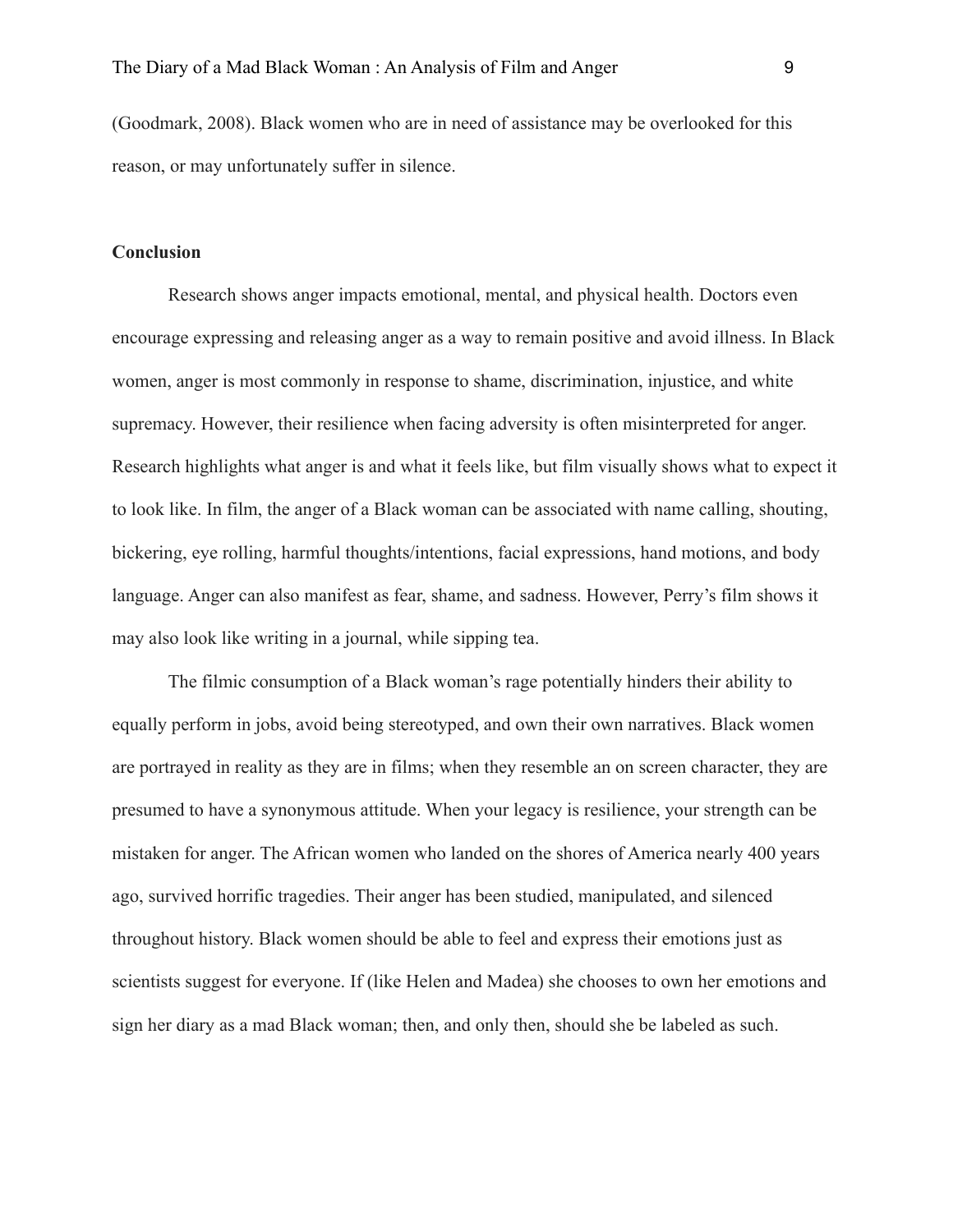# **Sources**

A&E Networks Television. (2021, January 19). Tyler Perry. *Biography.com*. Retrieved December 7, 2021, from https://www.biography.com/actor/tyler-perry.

American Psychological Association. (n.d.). Anger and aggression. *American Psychological*

*Association*. Retrieved December 7, 2021, from https://www.apa.org/topics/anger.

Brown, A. B. (2018). Shakespeare's Aaron as a figure of black anger (Order No. 10836993).

Available from *ProQuest Dissertations & Theses Global*. (2111861154). Retrieved from

[https://umw.idm.oclc.org/login?url=https://www.proquest.com/dissertations-theses/shakespeares-](https://umw.idm.oclc.org/login?url=https://www.proquest.com/dissertations-theses/shakespeares-aaron-as-figure-black-anger/docview/2111861154/se-2?accountid=12299)

[aaron-as-figure-black-anger/docview/2111861154/se-2?accountid=12299](https://umw.idm.oclc.org/login?url=https://www.proquest.com/dissertations-theses/shakespeares-aaron-as-figure-black-anger/docview/2111861154/se-2?accountid=12299)

Bruce, L. M. (2017). Mad is a place; or, the slave ship tows the ship of Fools. *American Quarterly*, 69(2), 303–308. https://doi.org/10.1353/aq.2017.0024

Gilbert, P. (2002). Body shame: Conceptualisation, research and treatment Paul Gilbert Jeremy Miles Body shame: Conceptualization, research and treatment. *Taylor & Francis* 306 £16.99 01583911669 01583911669. *Mental Health Practice*, 7(4), 22–22.

https://doi.org/10.7748/mhp.7.4.22.s16

Gilbert, P. (1997). The evolution of social attractiveness and its role in shame, humiliation, guilt and therapy. *British Journal of Medical Psychology*, 70, 113–147.

Harrington, J. (1972). Psychodynamics: Shame and guilt in neurosis. *The British Journal of Psychiatry*, 121(1), 105–105. https://doi.org/10.1192/bjp.121.1.105-a

Hejdenberg, J., & Andrews, B. (2011). The relationship between shame and different types of anger: A theory-based investigation. *Personality and Individual Differences*, 50(8), 1278–1282. https://doi.org/10.1016/j.paid.2011.02.024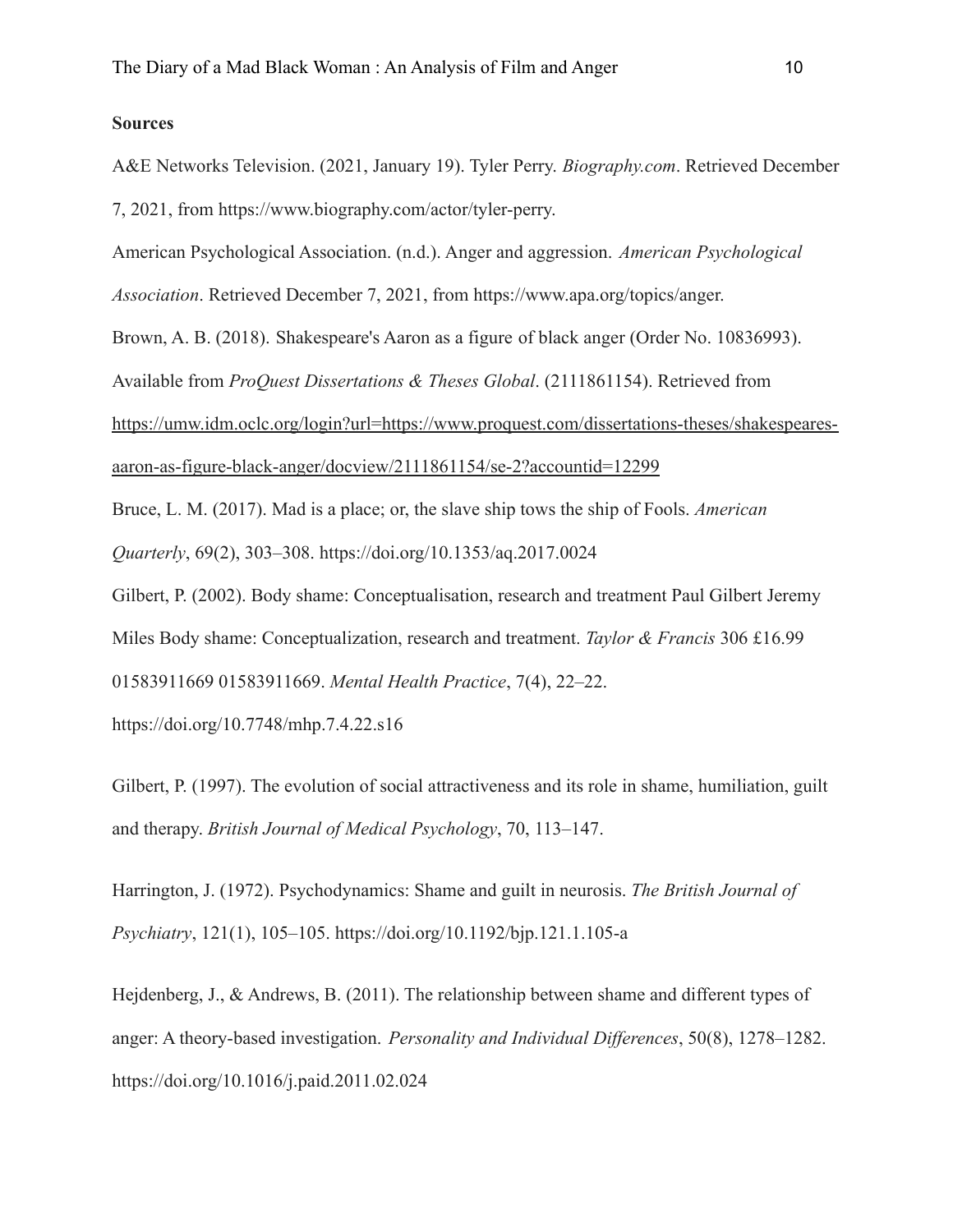Lawrence-Lightfoot, S., & Davis, J. H. (1997). The art and science of portraiture. *San Francisco: Jossey*.

Lawson, R. M. (2018). Perceived anger: Exploring the angry black woman syndrome and its effect on african american female corporate leaders (Order No. 10787258). Available from *ProQuest Dissertations & Theses Global*. (2042454648). Retrieved from [https://umw.idm.oclc.org/login?url=https://www.proquest.com/dissertations-theses/perceived-ang](https://umw.idm.oclc.org/login?url=https://www.proquest.com/dissertations-theses/perceived-anger-exploring-angry-black-woman/docview/2042454648/se-2?accountid=12299) [er-exploring-angry-black-woman/docview/2042454648/se-2?accountid=12299](https://umw.idm.oclc.org/login?url=https://www.proquest.com/dissertations-theses/perceived-anger-exploring-angry-black-woman/docview/2042454648/se-2?accountid=12299)

Leigh Goodmark, When Is a Battered Woman Not a Battered Woman? When She Fights Back, *20 Yale J.L. & Feminism* (2008). Available at:

## <https://digitalcommons.law.yale.edu/yjlf/vol20/iss1/4>

Lions Gate Films. (2005). Diary of a mad black woman. United States.

McPherson. (2018). Diary of a Mad Black Woman: The Perception of Aggression in Assertive Black Women. *ProQuest Dissertations Publishing*.

Psychosomatic disorder: What is it, symptoms, diagnosis & treatment. *Cleveland Clinic*. (n.d.). Retrieved December 7, 2021, from

https://my.clevelandclinic.org/health/diseases/21521-psychosomatic-disorder.

Welcome to scripts.com. *Scripts.com*. (n.d.). Retrieved December 7, 2021, from https://www.scripts.com/.

Tangney, J. P., & Dearing, R. L. (2004). Shame and guilt. *Guilford Press*.

Tavris, C. (1989). Anger: The misunderstood emotion. *Touchstone*.